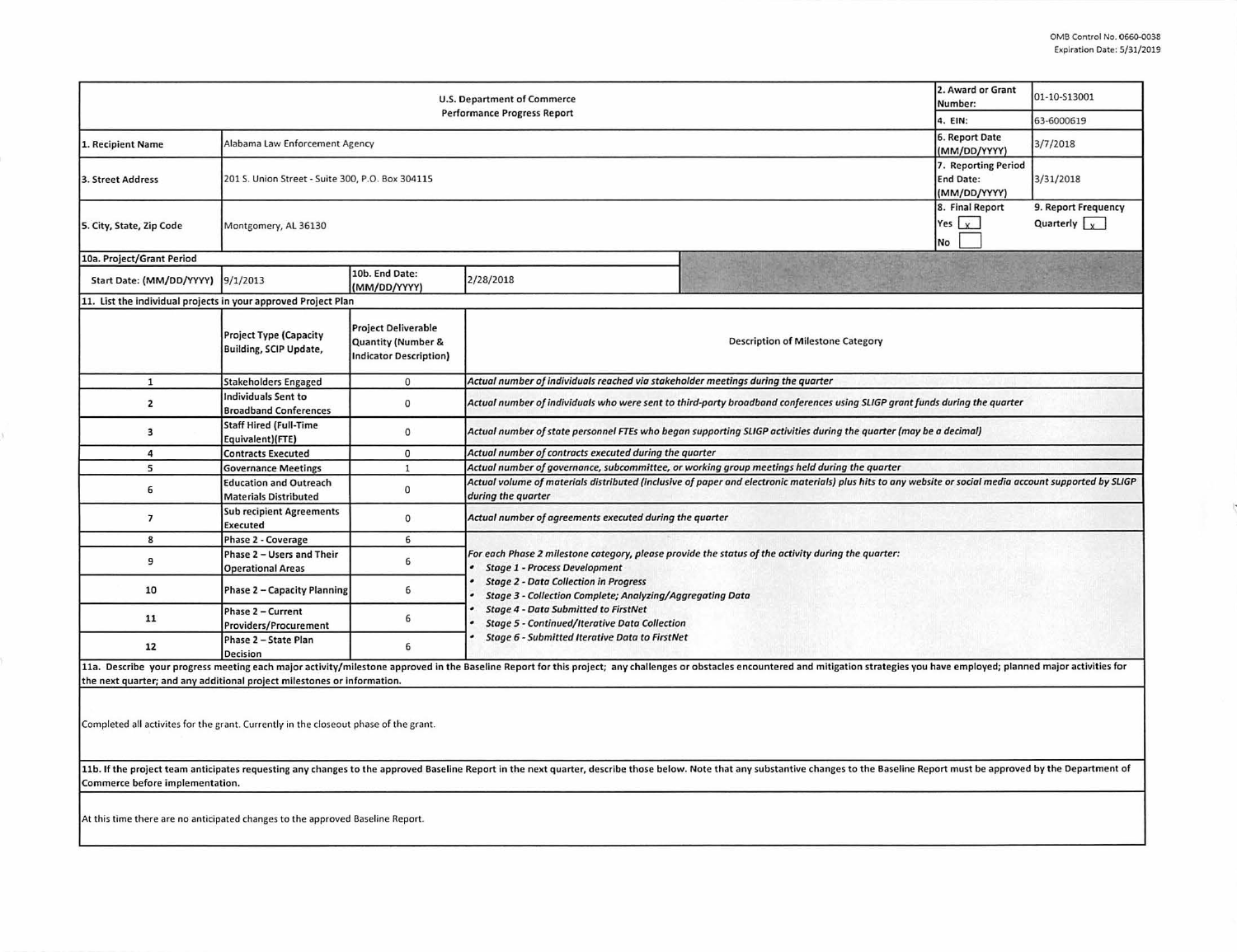11c. Provide any other information that would be useful to NTIA as it assesses this project's progress. During the reporting period, no new activities has been initiated. 11d. Describe any success stories or best practices you have Identified. Please be as specific as possible. The State of Alabama has successfully complete the terms of the grant and has proceeded with contract with AT&T. 12. Personnel 12a. If the project is not fully staffed, describe how any lack of staffing may impact the project's time line and when the project will be fully staffed. During the previous reporting periods all personnel that were on the grant were removed due to the opting in on the FirstNet plan. The State officially executed the agreements and the staff were no longer need on the grant 12b. Staffing Table - Please include all staff that have contributed time to the project. Please do not remove individuals from this table. Job Title FYE% Project (s) **Assigned** Change FirstNet SPOC **The Alabama SPOC serves as the state's Single Point of Contact between FirstNet and the State of Alabama <b>FirstNet and the State of Alabama -25% 1999 -25% 1999 -25%** Program Manager **1988 1989 Consumersight and Management; Education and Outreach efforts; Budget updates, Reporting updates <b>-25% 1999** -25% **-25%**  -25% **-25%**  -25% **-25%**  -25% **-25%**  -25% **-25%**  -25% **-25%**  -25% **-25** Assist in travel arrangements for team conference attendance; contact efforts with wireless commission; assist with meeting logistics and execution;<br>Project Support Assistant 0% posting of information to websites and socia ALEA Deputy Secretary 1986 1986 Assist SPOC in decision making process of RFP release; Quarterly meeting of Alabama First Responder Wireless Commission -10% -10% 0% Send out media releases regarding FirstNet/SLIGP related topics; Attended ALEA CJIS User Conference as staff and answered basic questions regarding -5% **project.** 1996-1997 - 1998 **Public Information Officer** project. Project Manager - E & O **0% Education and Outreach Project Manager** Attorney 0% Legal -5% SWIC **Project Oversight and Management** IT 0% Construction of website for FirstNet. **-22%**  ALEA Director of Send out media releases regarding FirstNet/SLIGP related topics; Attended ALEA CJIS User Conference as staff and answered basic questions regarding Communication 0% project. - project. - provided by the contract of the contract of the contract of the contract of the contract of the contract of the contract of the contract of the contract of the contract of the contrac 13. **Subcontracts (Vendors and/or Sub recipients) 13a. Subcontracts Table** - **Include all subcontractors.** The **totals from** this **table** must **equal** the **"Subcontracts** Total# **In Question 14f. Type Contract** Total **Federal Funds Total Matching Funds Name Subcontract Purpose RFP/RFQ** Issued (Y/N) **Executed** Start **Date** End Date (Vendor/Subject.) **(Y/N)** Allocated Allocated Auburn University at Education and Outreach Project Management Contractor (Contractor V y 11/1/2016 8/31/2017 \$431,384.00 \$0.00 \$0.00 \$0.00 \$0.00 \$0.00 \$0.00 \$0.00 \$1.00 \$0.00 \$0.00 \$1.00 \$1.00 \$1.00 \$1.00 \$1.00 \$1.00 \$1.0 Televate SLIGP Support and Data Collection (Contractor | Y | 10/1/2015 9/30/2017 | \$331,780.88 | \$0.00 Curtis Nail Project Management • Governance and Planning Contractor | Y | 4/16/2014 9/8/2016 \$152,432.00 \$0.00 13b. Describe any challenges encountered with vendors and/or sub recipients.

Currently there are no direct challenges to report with vendors or sub- recipients. During the reporting period one of the contracts ended on September 30, 2017, with all work completed, and another contact was terminated 2017. With the reduction of funding expended the match requirement will be reduced to reflect the correct expend amount at doseout.